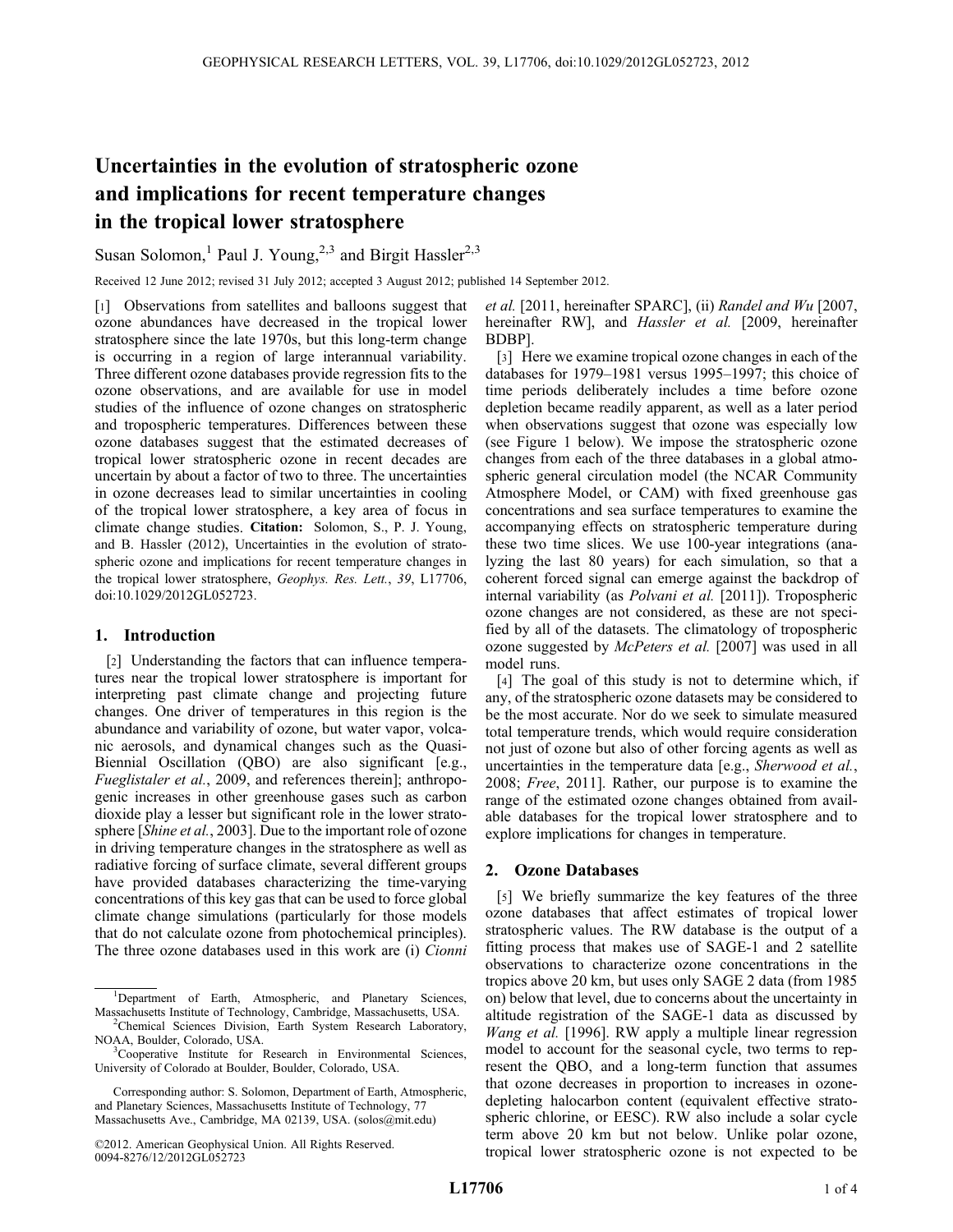

Figure 1. Annually averaged fractional changes in ozone from  $20^{\circ}S - 5^{\circ}S$ ,  $5^{\circ}S - 5^{\circ}N$ , and  $5^{\circ}N - 25^{\circ}N$  at 70 mbar (left scale) for the season June–July–August. Where data are given in height coordinates, they are converted to pressure. Data for SAGE-1, SAGE-2, and HALOE satellites are indicated. The regression fits to the trends from three ozone databases are shown (SPARC, RW, and BDBP –black, blue dotted, and cyan lines) along with raw data from SAGE-1 and 2, HALOE, and Samoa (at  $14.3^{\circ}$ S, 170.6°W) and Hilo (19.7°N, 155°W) ozonesondes (symbols). Data coverage is sparse in some locations and years, but all available years are plotted for completeness. Total ozone column changes from the Samoa and Mauna Loa stations are also shown in the respective latitude bins (right scale, green line).

chemically depleted by halocarbons, owing to the fact that chlorine and bromine have not yet been released as the source gases pass through this region. Therefore, ozone changes in tropical lower stratosphere may not follow the functional form of EESC [see, e.g., *Douglass et al.*, 2010].

[6] The SPARC database was developed to support the fifth Coupled Model Intercomparison Project (CMIP-5) [*Taylor et al.*, 2012] and includes estimates of both tropospheric and stratospheric ozone changes. It spans the period 1850 to 2100. The stratospheric portion of the observationsbased dataset (1979 to 2010) is largely based upon the RW regression approach including a mean annual cycle, EESC and solar cycles, but does not include the QBO.

[7] The BDBP database includes available balloon-borne ozonesondes as well as SAGE 1, SAGE 2, HALOE, and POAM observations. Among other stations, two of the longest ozonesonde datasets in the tropics come from Hilo, Hawaii (19.7°N, 155°W) and Samoa (14.3°S, 170.6°W). The data are fit using a multiple regression model with an annual cycle, EESC, a linear term to allow for possible greenhouse gas impacts, two QBO terms, solar cycle, El Nino Southern Oscillation (ENSO) and volcanic perturbations. Even during times when the volcanic loadings are relatively low, including a volcanic basis function can affect other terms (such as the linear slope) in the regression model fit.

[8] More detail regarding the fits used, and a comparison of the three datasets is provided in B. Hassler et al. (Comparison of three vertically resolved ozone data bases: Climatology, trend and radiative forcings, submitted to Atmospheric Chemistry and Physics, 2012).

[9] Figure 1 shows annually averaged ozone changes at 70 mbar for three tropical latitude bands. The raw data are shown, along with the output of the regression fits of the three ozone databases. The ten years from 1996–2005 are averaged for both the raw data and the databases to provide a reference for each, and all values are plotted as the fractional anomaly compared to that reference. The absolute amounts of the anomalies differ between the databases due to different climatologies (see Hassler et al., submitted manuscript, 2012).

[10] The ozonesonde data for Samoa and Hilo are plotted in Figure 1 for those bins in which these stations fall. Total column measurements from Samoa and Hawaii using the Dobson direct sun method (for maximum accuracy) are also shown for comparison using a separate scale (right). The changes at 70 mbar are not expected to quantitatively match the total column, which can only provide a qualitative comparison.

[11] While the raw data in Figure 1 suggest a long-term decrease in ozone in much of the region from  $20^{\circ}N-20^{\circ}S$ , the figure also gives a sense of the difficulties faced in regression fitting of the highly variable raw ozone data to quantify the underlying longer-term changes. Randel and  $Wu$  [2007] noted that the fitting terms they used explained up to 70% of the ozone variance in much of the tropical midand upper-stratosphere in their study, but below about 20 km the fits accounted for less than 50% of the variance, corresponding to large uncertainties. None of the three published ozone databases provide estimates of the fitting errors on the long-term changes shown in Figure 1. It is possible that the differences between the databases as shown in Figure 1 are within respective uncertainties in fitting the raw data. SPARC and RW use the same observations but obtain different results, hence the regression model can be important. Differences in both the regression model and in input observations probably contribute to the different results obtained in BDBP.

[12] Figure 1 indicates that the long-term changes in tropical lower stratospheric ozone are subject to large uncertainties, due in part to the relatively large interannual variability. It has been noted that the tropical total ozone column changes implied by the changes observed from SAGE 1 to 2 are difficult to reconcile with available total column data suggesting little or no ozone loss in this region, unless there has been a 15% increase in tropical tropospheric abundances [Randel and Wu, 2007]. Some studies using piece-wise linear trends rather than EESC fitting suggest larger tropical total column changes in some periods that may be more consistent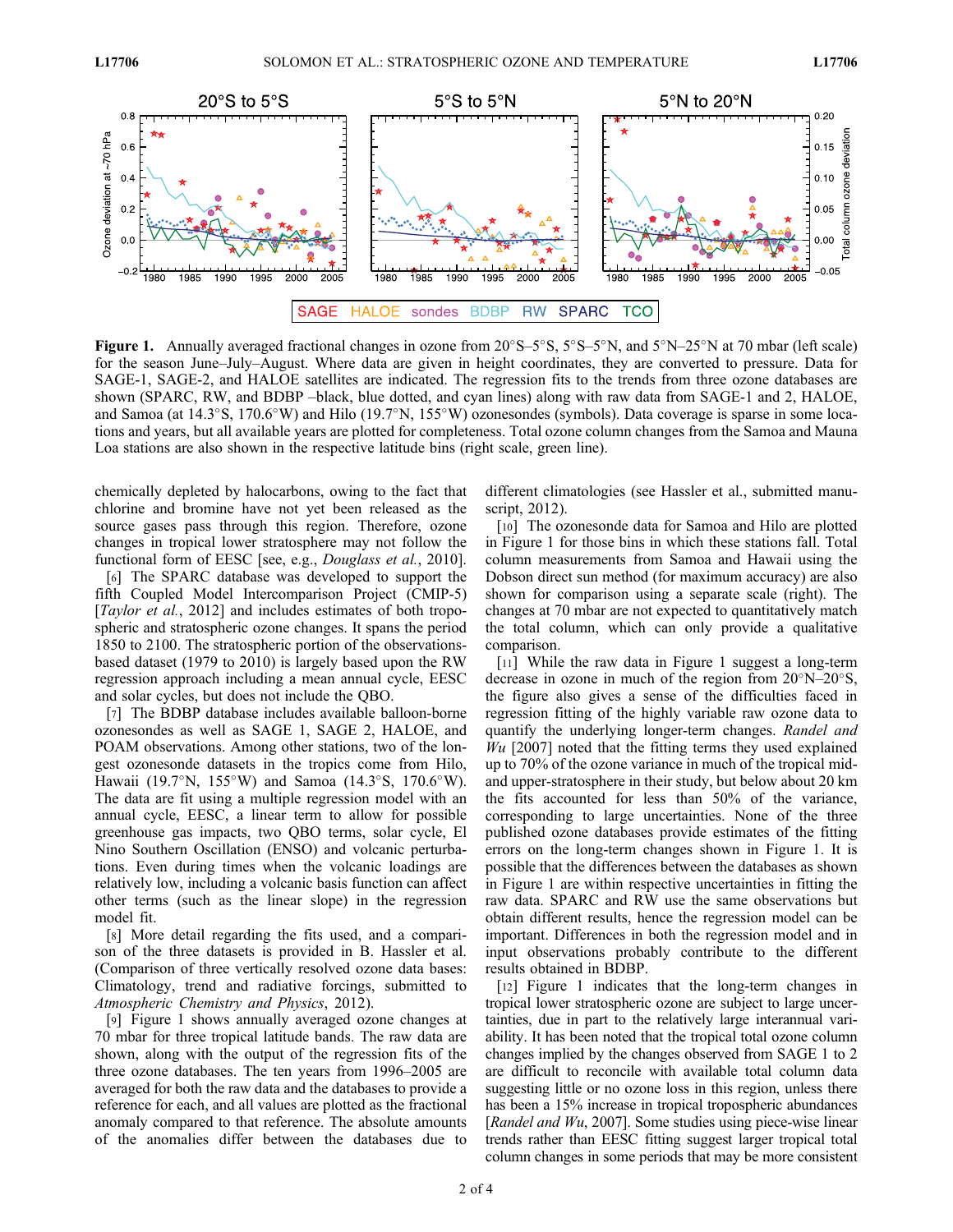

Figure 2. Seasonal cycles of the changes for 1995–1997 versus 1979–1981 in tropical average  $(20^{\circ}S-20^{\circ}N)$  (left) ozone and (right) corresponding model-calculated temperatures, for each of the three ozone datasets.

with the differences between SAGE 1 and 2 [*Douglass et al.*, 2010, and references therein]. While the Samoa total column measurements suggest a decrease in ozone from the late 1970s to mid 1990s, there is little evidence of a decline from 1979– 2005, nor has the total column decreased at Mauna Loa. The goal of this paper is not to resolve these long-standing issues, but rather to examine some of their implications for uncertainties in estimated changes in temperature.

## 3. Effect of Uncertainties in Ozone on Tropical Lower Stratospheric Temperatures

[13] Time-slice integrations were run using the NCAR CAM version 3.6 for 100 years, of which the last 80 years were analyzed. The model configuration used in this study includes a horizontal resolution of  $2^{\circ}$  latitude by  $2.5^{\circ}$  longitude and 26 levels from the surface to 3.5 hPa (about 40 km). Further information on the model formulation, including the radiative transfer module, is documented by Collins et al. [2006]. P. J. Young et al. (Modelling the climate impact of late 20th century stratospheric ozone changes: Sensitivity to different forcing data sets, submitted to Atmospheric Chemistry and Physics, 2012) provide further examination of the simulations conducted here.

[14] The atmospheric model simulations used ozone data from each of the three databases in the two different time periods considered (1979–1981 and 1995–1997). Figure 2 shows the seasonal cycles of the imposed changes in ozone averaged from  $20^{\circ}$ S to  $20^{\circ}$ N, along with computed temperature changes from 100 to 30 mbar based on the three databases. All three databases show a similar seasonal structure, with maximum tropical ozone losses in Dec–Jan– Feb and minima in Jul–Aug–Sep, but the amplitude of the ozone loss and related cooling is smallest in SPARC, larger in RW, and considerably larger in BDBP. Polvani and Solomon [2012] presented a qualitatively similar seasonality of temperature changes in runs using the same model driven by the SPARC ozone database. They showed that the seasonality of calculated temperature changes compared favorably to observations. Comparisons of tropical temperature data display a seasonality in their cooling trends that is robust across different temperature databases, but with substantial uncertainties in amplitude [Free, 2011]. We emphasize that the changes shown here refer specifically to the mid/late 1990s (1995–1997) versus the late 1970s/early 1980s (1979–1981) and do not represent trends. They do, however, indicate how sensitive temperatures in this region are to temporal changes in ozone.

[15] Figure 3 presents vertical profiles of the annual average temperature changes between the period from 1979– 1981 and 1995–1997 as shown in Figure 2 for each of the three databases. Cooling trends are often provided in degrees per decade. Since ozone and temperature changes in this region have occurred in two steps in the early 1980s and 1990s [see Ramaswamy et al., 2006; Thompson and Solomon, 2009], the ozone-induced trends per decade from 1979–2011 would therefore be about a third of the



Figure 3. Vertical profile of the change in model-calculated tropical average  $(20^{\circ}S-20^{\circ}N)$  annual mean temperatures for the lower stratosphere. The Figure shows the temperature change between three pairs of simulations, using 1979–81 and 1995–7 average ozone concentrations from each of the three ozone datasets. The shading about each line indicates the 95% confidence interval for the temperature change. The dotted line indicates the lower altitude limit for where the ozone was different in each simulation. Below this line, all simulations used a tropospheric ozone climatology.